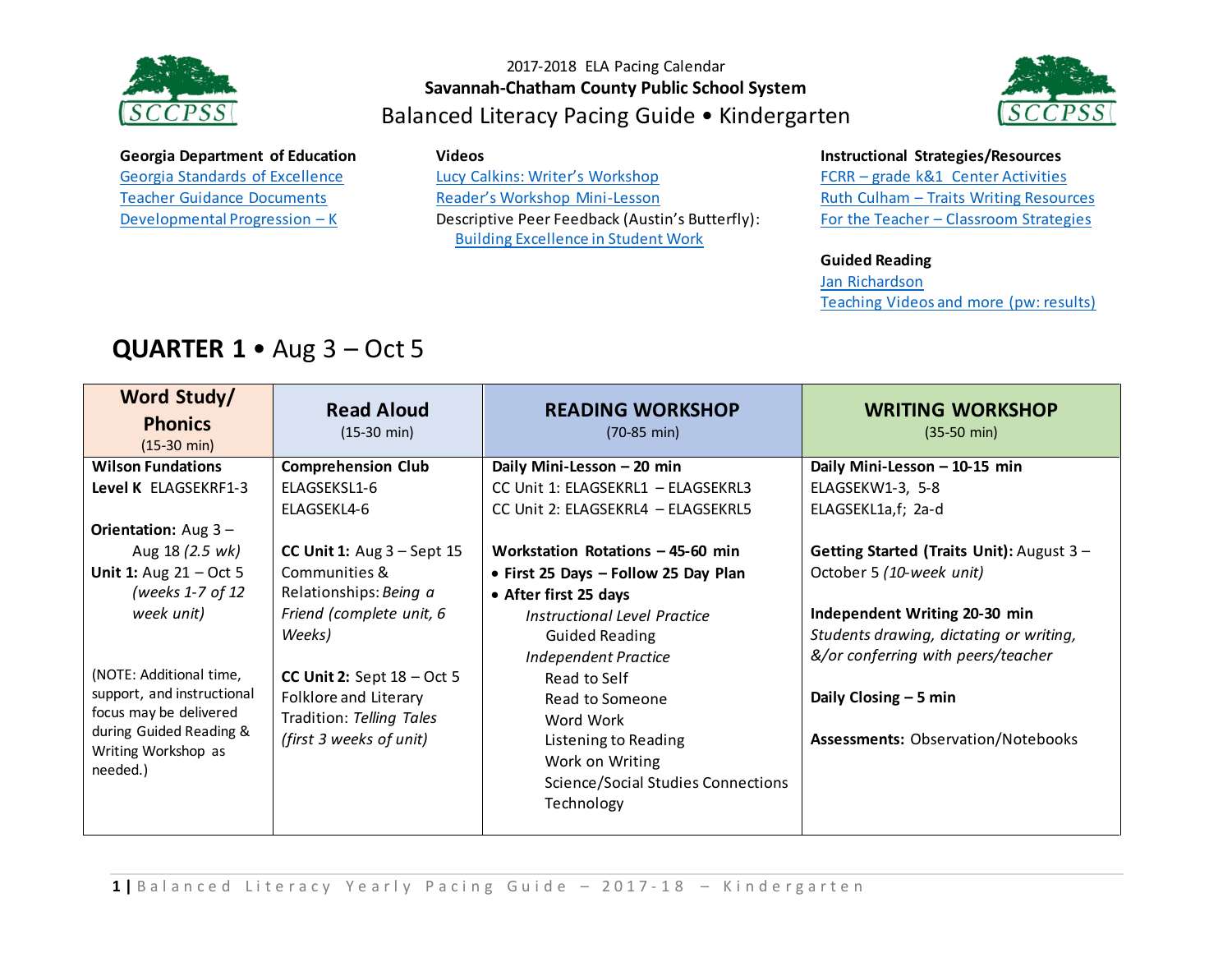



|  | Daily Closing - 5 min   |  |
|--|-------------------------|--|
|  |                         |  |
|  | <b>Assessments</b>      |  |
|  | Performance Tasks:      |  |
|  | ELAGSEKRL1 - ELAGSEKRL5 |  |

## **QUARTER 2** • Oct 6 – Dec 15

| Word Study/<br><b>Phonics</b><br>$(15-30 \text{ min})$ | <b>Read Aloud</b><br>$(15-30 \text{ min})$ | <b>READING WORKSHOP</b><br>$(70-85 \text{ min})$ | <b>WRITING WORKSHOP</b><br>$(35-50 \text{ min})$ |
|--------------------------------------------------------|--------------------------------------------|--------------------------------------------------|--------------------------------------------------|
| <b>Wilson Fundations</b>                               | <b>Comprehension Club</b>                  | Daily Mini-Lesson - 20 min                       | Daily Mini-Lesson - 10-15 min                    |
| Level K ELAGSEKRF1-3                                   | ELAGSEKSL1-6                               | CC Unit 2: ELAGSEKRL6 - ELAGSEKRL9               | ELAGSEKW1-3, 5-8                                 |
|                                                        | ELAGSEKL4-6                                | CC Unit 3: ELAGSEKRI1 - ELAGSEKRI3               | ELAGSEKL1a,f; 2a-d                               |
| Unit 1: Oct $6 -$ Nov 10                               |                                            |                                                  |                                                  |
| (weeks 8-12 of 12                                      | <b>CC Unit 2:</b> Oct $6 - Oct$ 27         | Workstation Rotations - 45-60 min                | Unit $1$ – Ideas (Traits Unit): October $6$ –    |
| week unit)                                             | Folklore and Literary                      | Instructional Level Practice                     | October 27 (3-week unit)                         |
| Unit 2: Nov $13$ - Dec 15                              | Tradition: Telling Tales                   | Guided Reading/Teacher led small                 | Reality Check 1 (Traits Unit): October 30 -      |
| (4 weeks)                                              | (remaining 3 weeks of unit)                | group                                            | November 3 (1 week)                              |
|                                                        |                                            | <b>Independent Practice</b>                      | Unit 2 - Organization (Traits Unit):             |
|                                                        | CC Unit 3: Oct $30 - Dec 15$               | Read to Self                                     | November $6 - 17$ , November 27 -                |
| <b>Assessments: Unit Test</b>                          | Living Things: Trees and                   | Read to Someone                                  | December 8 (3-week unit)                         |
| with each unit                                         | <b>Other Plants</b>                        | Word Work                                        | Reality Check 2 (Traits Unit): December 11       |
|                                                        | (complete unit, 6 Weeks)                   | Listening to Reading                             | $-15(1 week)$                                    |
| (NOTE: Additional time,                                |                                            | Work on Writing                                  |                                                  |
| support, and instructional                             |                                            | <b>Science/Social Studies Connections</b>        | Independent Writing 20-30 min                    |
| focus may be delivered                                 |                                            | Technology                                       | Students drawing, dictating or writing,          |
| during Guided Reading &                                |                                            |                                                  | &/or conferring with peers/teacher               |
| Writing Workshop as<br>needed.)                        |                                            | Daily Closing - 5 min                            |                                                  |
|                                                        |                                            |                                                  | Daily Closing $-5$ min                           |
|                                                        |                                            | <b>Assessments</b>                               |                                                  |
|                                                        |                                            | Performance Tasks:                               |                                                  |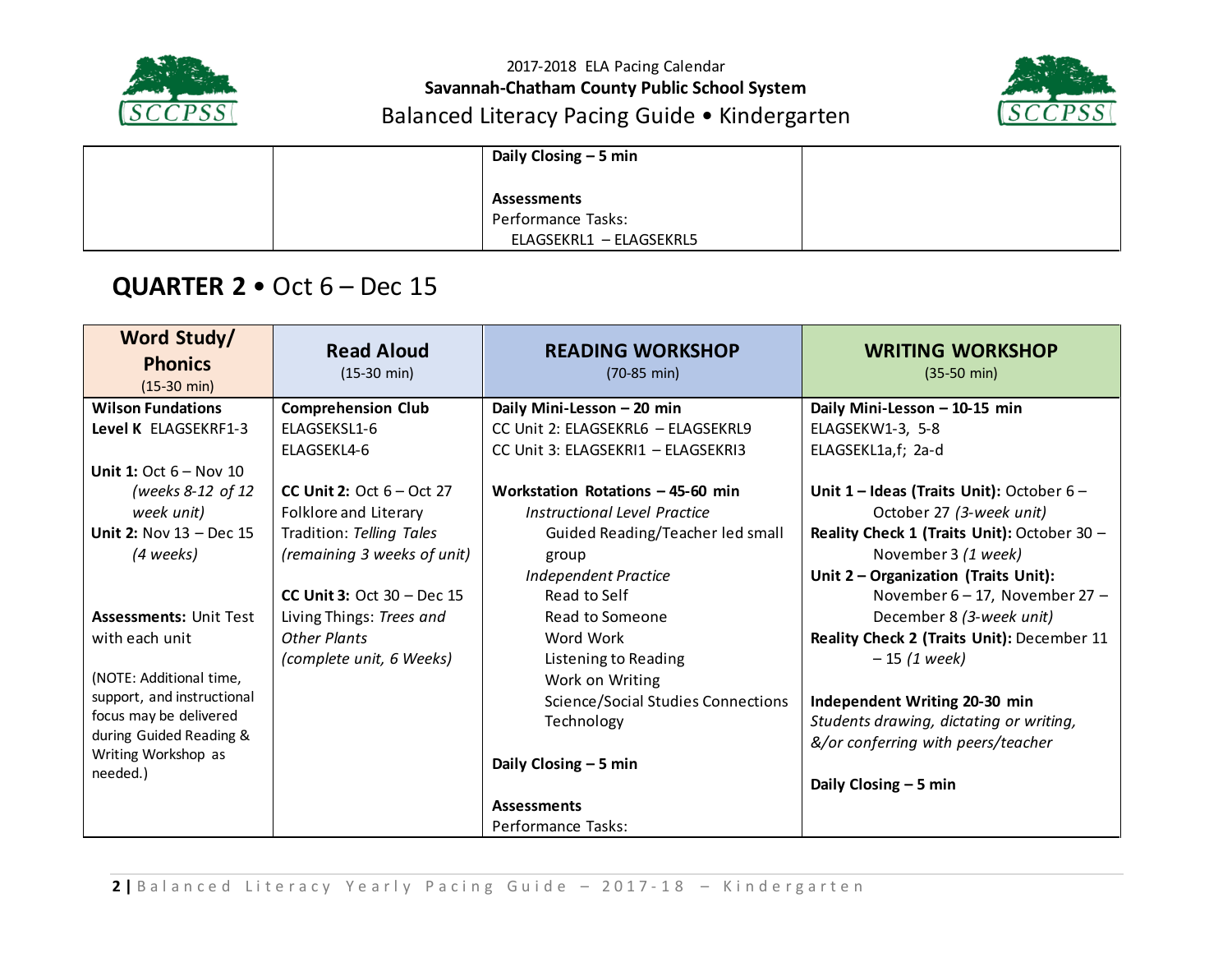



| ELAGSEKRL6 - ELAGSEKRL9 | Assessments (End of Each Unit): Beginning |
|-------------------------|-------------------------------------------|
| ELAGSEKRI1 – ELAGSEKRI3 | Writers Continua – Ideas, Organization    |

## **QUARTER 3** • Jan 3 – March 7

| Word Study/<br><b>Phonics</b><br>$(15-30 \text{ min})$ | <b>Read Aloud</b><br>$(15-30 \text{ min})$ | <b>READING WORKSHOP</b><br>$(70-85 \text{ min})$ | <b>WRITING WORKSHOP</b><br>$(35-50 \text{ min})$               |
|--------------------------------------------------------|--------------------------------------------|--------------------------------------------------|----------------------------------------------------------------|
| <b>Wilson Fundations</b>                               | <b>Comprehension Club</b>                  | Daily Mini-Lesson - 20 min                       | Daily Mini-Lesson - 10-15 min                                  |
| Level K ELAGSEKRF1-3                                   | ELAGSEKSL1-6                               | CC Unit 5: ELAGSEKRI4 - ELAGSEKRI9               | ELAGSEKW1-3, 5-8                                               |
|                                                        | ELAGSEKL4-6                                | CC Unit 4: ELAGSEKRL1-KRL3                       | ELAGSEKL1a,f; 2a-d                                             |
| Unit 3: Jan $3 - Feb2$                                 |                                            |                                                  |                                                                |
| (4 weeks)                                              | CC Unit 5: Jan $3$ – Feb 16                | Workstation Rotations - 45-60 min                | Unit $3$ – Voice (Traits Unit): January $3 - 26$               |
| Unit 4: Feb $5 -$ Mar 7                                | Inspired by True Stories: All              | Instructional Level Practice                     | (3-week unit)                                                  |
| (4 weeks)                                              | Kinds of Jobs                              | Guided Reading/Teacher led small                 | Reality Check 3 (Traits Unit): January 29 -                    |
|                                                        | (complete unit, 6.5 Weeks)                 | group                                            | February 2 (1 week)                                            |
|                                                        |                                            | <b>Independent Practice</b>                      | Unit 4 - Word Choice (Traits Unit):                            |
| <b>Assessments: Unit Test</b>                          | CC Unit 4: Feb $21 -$ Mar 7                | Read to Self                                     | February $5 - 23$ (3-week unit)                                |
| with each unit                                         | A Sense of Self: Feelings                  | Read to Someone                                  | Reality Check 4 (Traits Unit): February 26 -                   |
|                                                        | (first 3 weeks of unit)                    | Word Work                                        | March 7 (1 week)                                               |
| (NOTE: Additional time,                                |                                            | Listening to Reading                             |                                                                |
| support, and instructional                             |                                            | Work on Writing                                  | Independent Writing 20-30 min                                  |
| focus may be delivered                                 |                                            | <b>Science/Social Studies Connections</b>        | Students drawing, dictating or writing,                        |
| during Guided Reading &<br>Writing Workshop as         |                                            | Technology                                       | &/or conferring with peers/teacher                             |
| needed.)                                               |                                            | Daily Closing - 5 min                            | Daily Closing $-5$ min                                         |
|                                                        |                                            | <b>Assessments</b>                               | <b>Assessments: Beginning Writers Continua</b><br>- All Traits |
|                                                        |                                            | Performance Tasks:                               |                                                                |
|                                                        |                                            | ELAGSEKRI4 - ELAGSEKRI9                          |                                                                |
|                                                        |                                            | ELAGSEKRL3 - ELAGSEKRL3                          |                                                                |